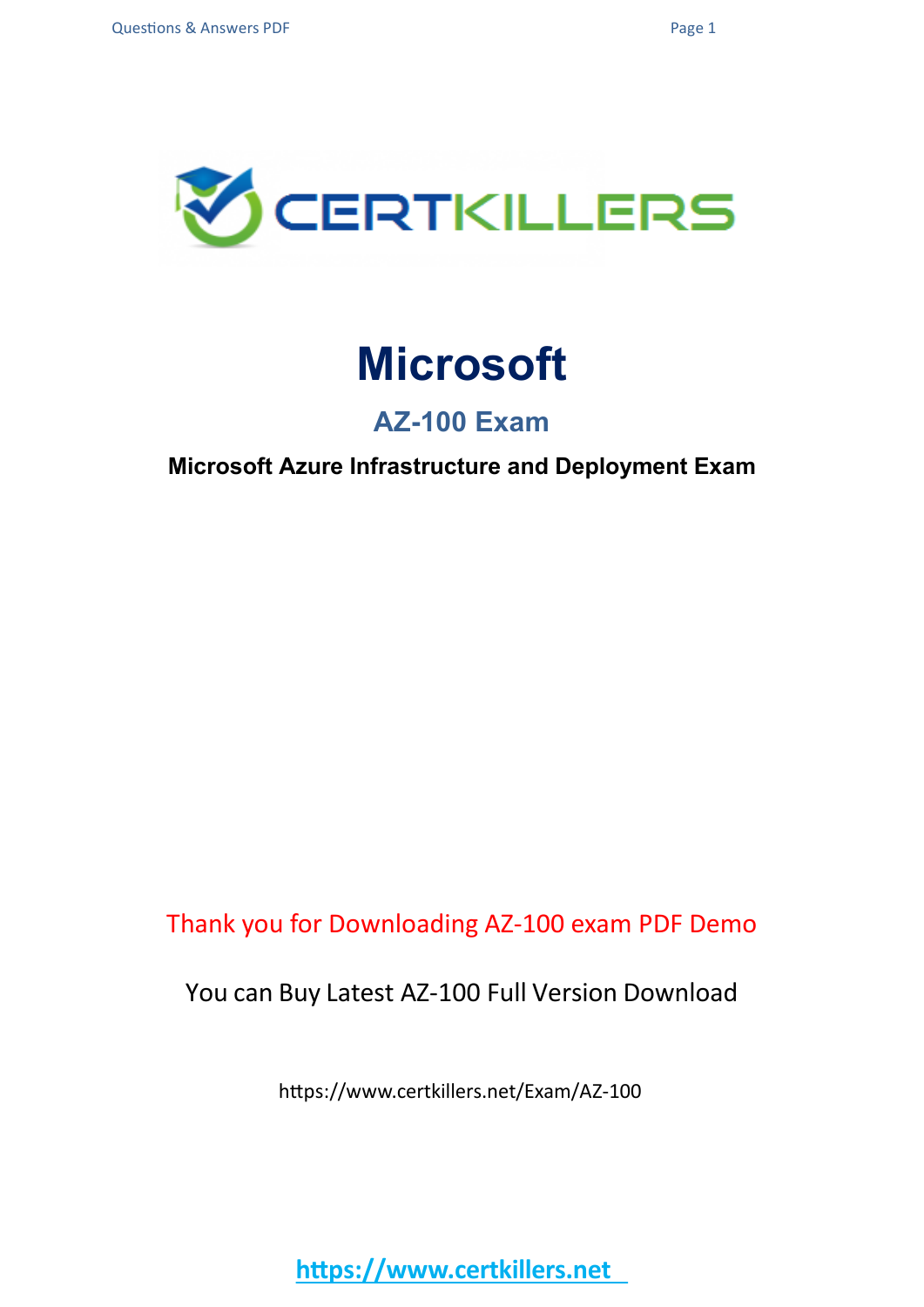## **Version: 14.0**

#### **Case Study: 1 Mix Questions**

#### **Question: 1**

You have an Azure subscription that contains 10 virtual machines.

You need to ensure that you receive an email message when any virtual machines are powered off, restarted, or deallocated.

What is the minimum number of rules and action groups that you require?

A. three rules and three action groups

- B. one rule and one action group
- C. three rules and one action group
- D. one rule and three action groups

#### **Answer: C**

Explanation:

An action group is a collection of notification preferences defined by the user. Azure Monitor and Service

Health alerts are configured to use a specific action group when the alert is triggered. Various alerts may use the same action group or different action groups depending on the user's requirements. References:

<https://docs.microsoft.com/en-us/azure/monitoring-and-diagnostics/monitoring-action-groups>

#### **Question: 2**

You have an Azure subscription that contains two resource groups named RG1 and RG2. RG2 does not contain any resources. RG1 contains the resources in the following table.

| Name       | <b>Type</b>        | <b>Description</b>                                                                     | Lock     |  |
|------------|--------------------|----------------------------------------------------------------------------------------|----------|--|
| VNet1      | Virtual<br>network | A virtual network                                                                      | ReadOnly |  |
| VNet3      | Virtual<br>network | A classic virtual network                                                              | None     |  |
| W10        | Virtual<br>machine | A virtual machine that runs<br>Windows 10 and is stopped<br>and attached only to VNet1 | Delete   |  |
| W10 OsDisk | <b>Disk</b>        | A managed SSD disk that is None<br>attached to W10                                     |          |  |

Which resource can you move to RG2?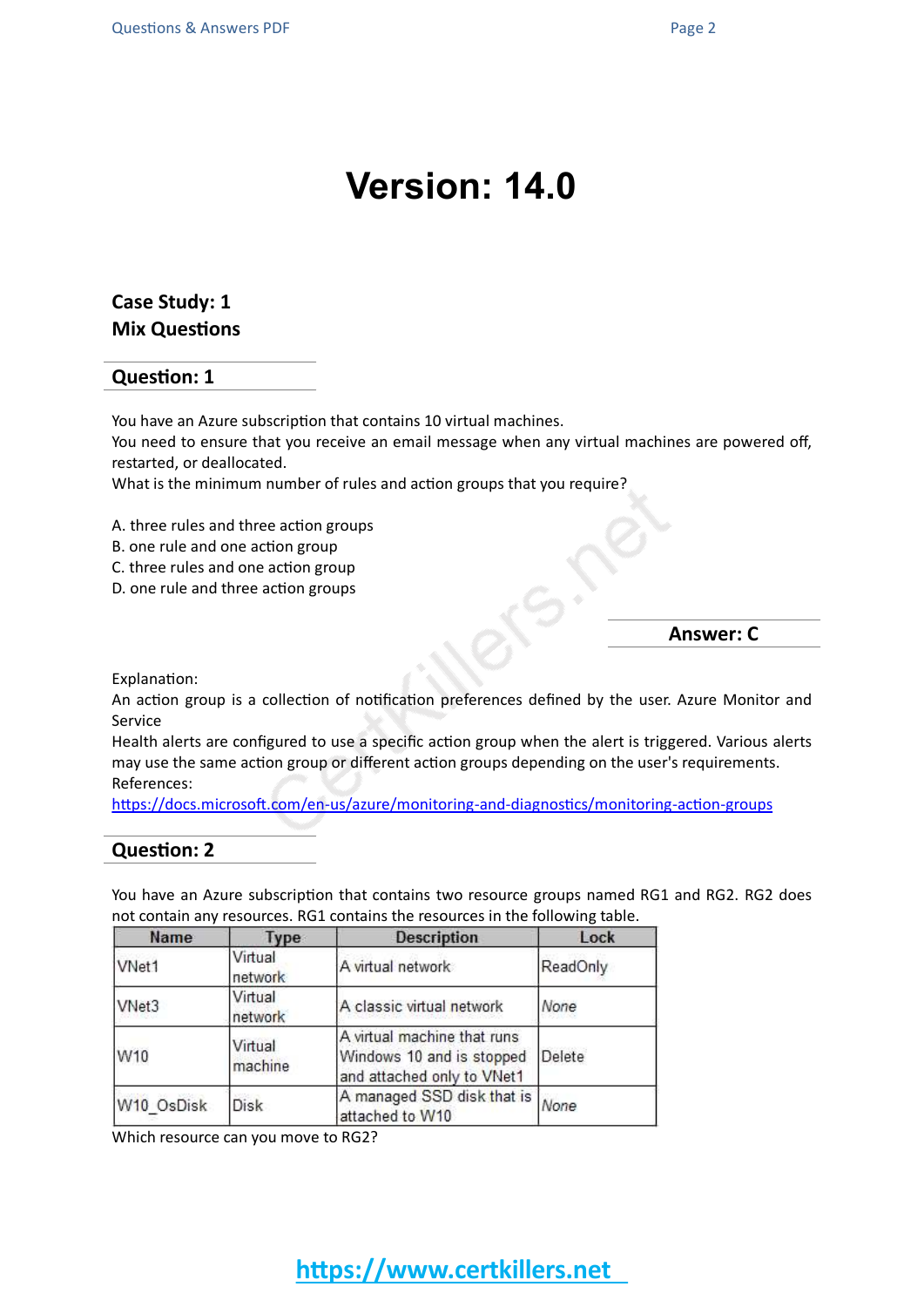A. W10\_OsDisk

B. VNet1

C. VNet3

D. W10

**Answer: B**

Explanation:

When moving a virtual network, you must also move its dependent resources. For example, you must move gateways with the virtual network. VM W10, which is in Vnet1, is not a dependent resource.

Incorrect Answers,

A: Managed disks don't support move.

C: Virtual networks (classic) can't be moved.

D: Virtual machines with the managed disks cannot be moved.

References:

[https://docs.microsoft.com/en-us/azure/azure-resource-manager/resource-group-move](https://docs.microsoft.com/en-us/azure/azure-resource-manager/resource-group-move-resources#virtual-machines-limitations)[resources#virtual-machines-limitations](https://docs.microsoft.com/en-us/azure/azure-resource-manager/resource-group-move-resources#virtual-machines-limitations)

#### **Question: 3**

You have 100 Azure subscriptions. All the subscriptions are associated to the same Azure Active Directory (Azure AD) tenant named contoso.com.

You are a global administrator.

You plan to create a report that lists all the resources across all the subscriptions.

You need to ensure that you can view all the resources in all the subscriptions.

What should you do?

A. From the Azure portal, modify the profile settings of your account.

B. From Windows PowerShell, run the Add-AzureADAdministrativeUnitMember cmdlet.

C. From Windows PowerShell, run the New-AzureADUserAppRoleAssignment cmdlet.

D. From the Azure portal, modify the properties of the Azure AD tenant.

**Answer: C**

Explanation:

The New-AzureADUserAppRoleAssignment cmdlet assigns a user to an application role in Azure Active Directory (AD). Use it for the application report.

References:

[https://docs.microsoft.com/en-us/powershell/module/azuread/new](https://docs.microsoft.com/en-us/powershell/module/azuread/new-azureaduserapproleassignment?view=azureadps-2.0)[azureaduserapproleassignment?view=azureadps-2.0](https://docs.microsoft.com/en-us/powershell/module/azuread/new-azureaduserapproleassignment?view=azureadps-2.0)

#### **Question: 4**

Note: This question is part of a series of questions that present the same scenario. Each question in the series contains a unique solution that might meet the stated goals. Some question sets might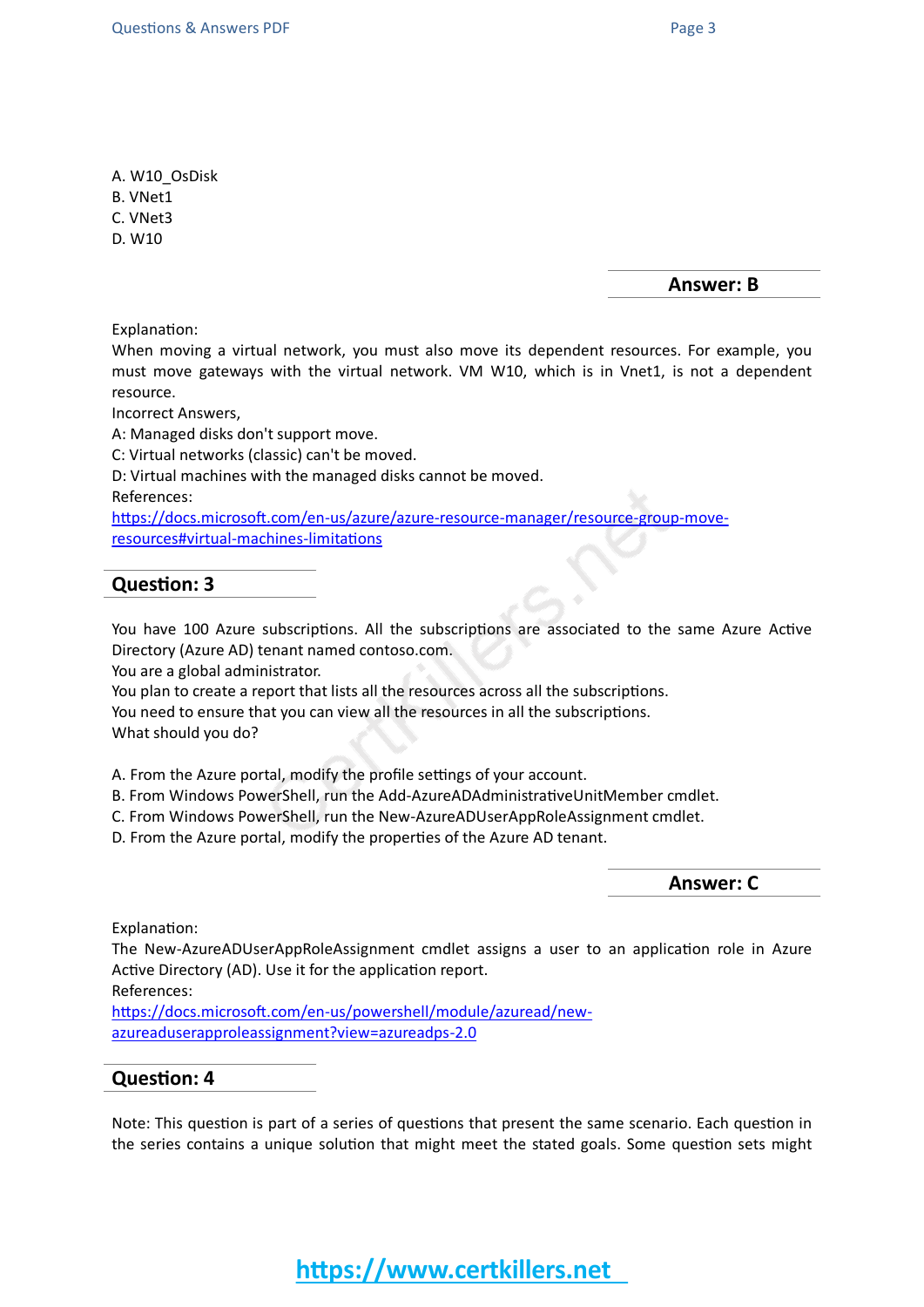have more than one correct solution, while others might not have a correct solution.

After you answer a question in this section, you will NOT be able to return to it. As a result, these questions will not appear in the review screen.

You have an Azure subscription named Subscription1. Subscription1 contains a resource group named RG1. RG1 contains resources that were deployed by using templates.

You need to view the date and time when the resources were created in RG1.

Solution: From the Subscriptions blade, you select the subscription, and then click Programmatic deployment.

Does this meet the goal?

A. Yes

B. No

**Answer: B**

#### **Question: 5**

Note: This question is part of a series of questions that present the same scenario. Each question in the series contains a unique solution that might meet the stated goals. Some question sets might have more than one correct solution, while others might not have a correct solution.

After you answer a question in this section, you will NOT be able to return to it. As a result, these questions will not appear in the review screen.

You have an Azure subscription named Subscription1. Subscription1 contains a resource group named RG1. RG1 contains resources that were deployed by using templates.

You need to view the date and time when the resources were created in RG1.

Solution: From the RG1 blade, you click Deployments.

Does this meet the goal?

A. Yes B. No

**Answer: A**

#### **Question: 6**

Note: This question is part of a series of questions that present the same scenario. Each question in the series contains a unique solution that might meet the stated goals. Some question sets might have more than one correct solution, while others might not have a correct solution.

After you answer a question in this section, you will NOT be able to return to it. As a result, these questions will not appear in the review screen.

You have an Azure subscription named Subscription1. Subscription1 contains a resource group named RG1. RG1 contains resources that were deployed by using templates.

You need to view the date and time when the resources were created in RG1.

Solution: From the Subscriptions blade, you select the subscription, and then click Resource providers.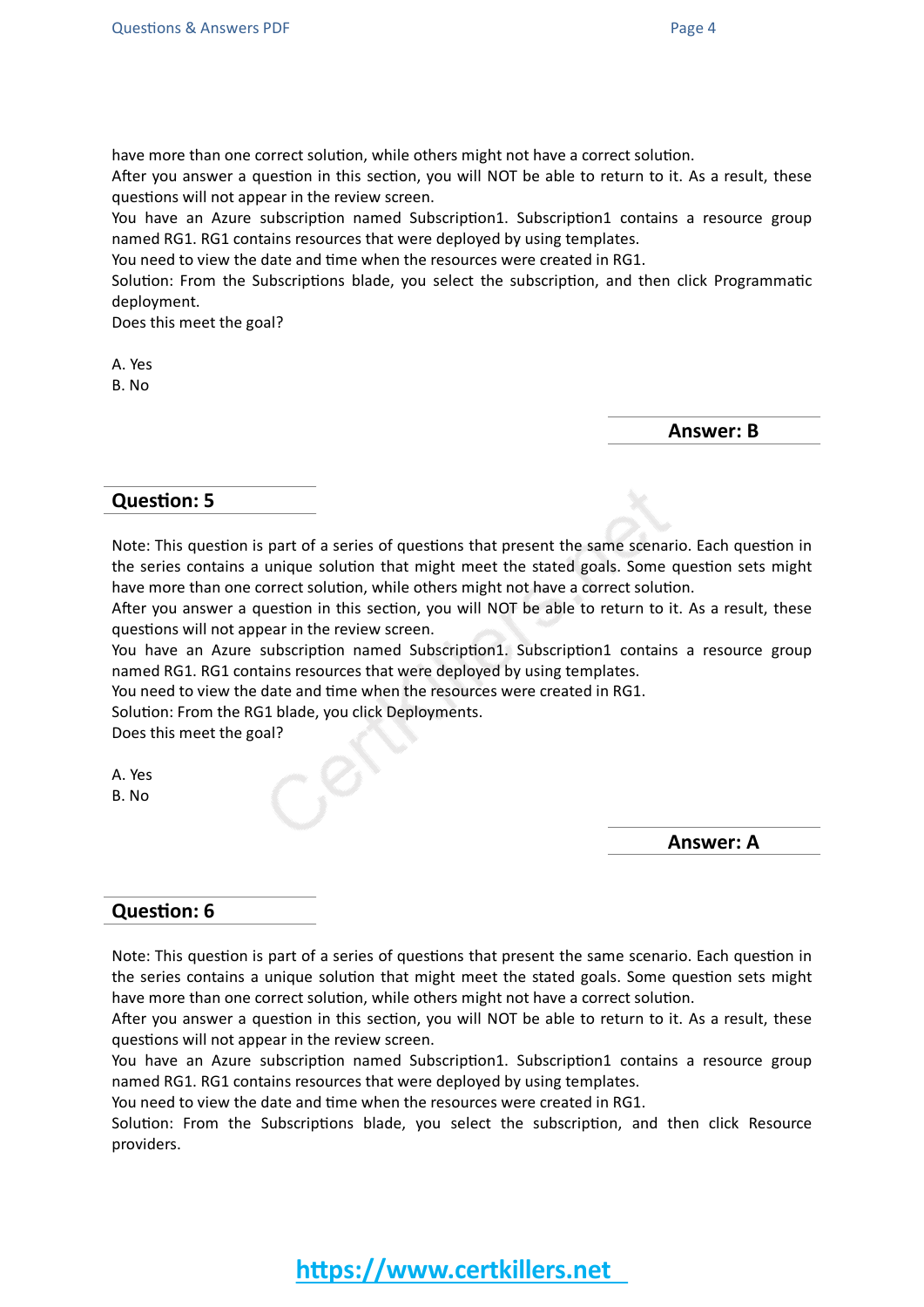Does this meet the goal?

A. Yes B. No

**Answer: B**

#### **Question: 7**

DRAG DROP

You have an Azure subscription that contains a storage account.

You have an on-premises server named Server1 that runs Window Server 2016. Server1 has 2 TB of data.

You need to transfer the data to the storage account by using the Azure Import/Export service. In which order should you perform the actions? To answer, move all actions from the list of actions to the answer area and arrange them in the correct order.

NOTE: More than one order of answer choices is correct. You will receive credit for any of the correct orders you select.

| Actions                                                                                | Answer Area |
|----------------------------------------------------------------------------------------|-------------|
| From the Azure portal, create an import job.                                           |             |
| From Server1, run waimportexport.exe.                                                  |             |
| Attach an external disk to Server 1.                                                   |             |
| From the Azure portal, update the import job.                                          |             |
| Detach the external disks from Server 1 and ship the<br>disks to an Azure data center. |             |
|                                                                                        | Answer:     |
| <b>Answer Area</b>                                                                     |             |

Attach an external disk to Server 1.

From Server1, run waimportexport.exe.

From the Azure portal, create an import job.

Detach the external disks from Server 1 and ship the disks to an Azure data center.

From the Azure portal, update the import job.

#### **Question: 8**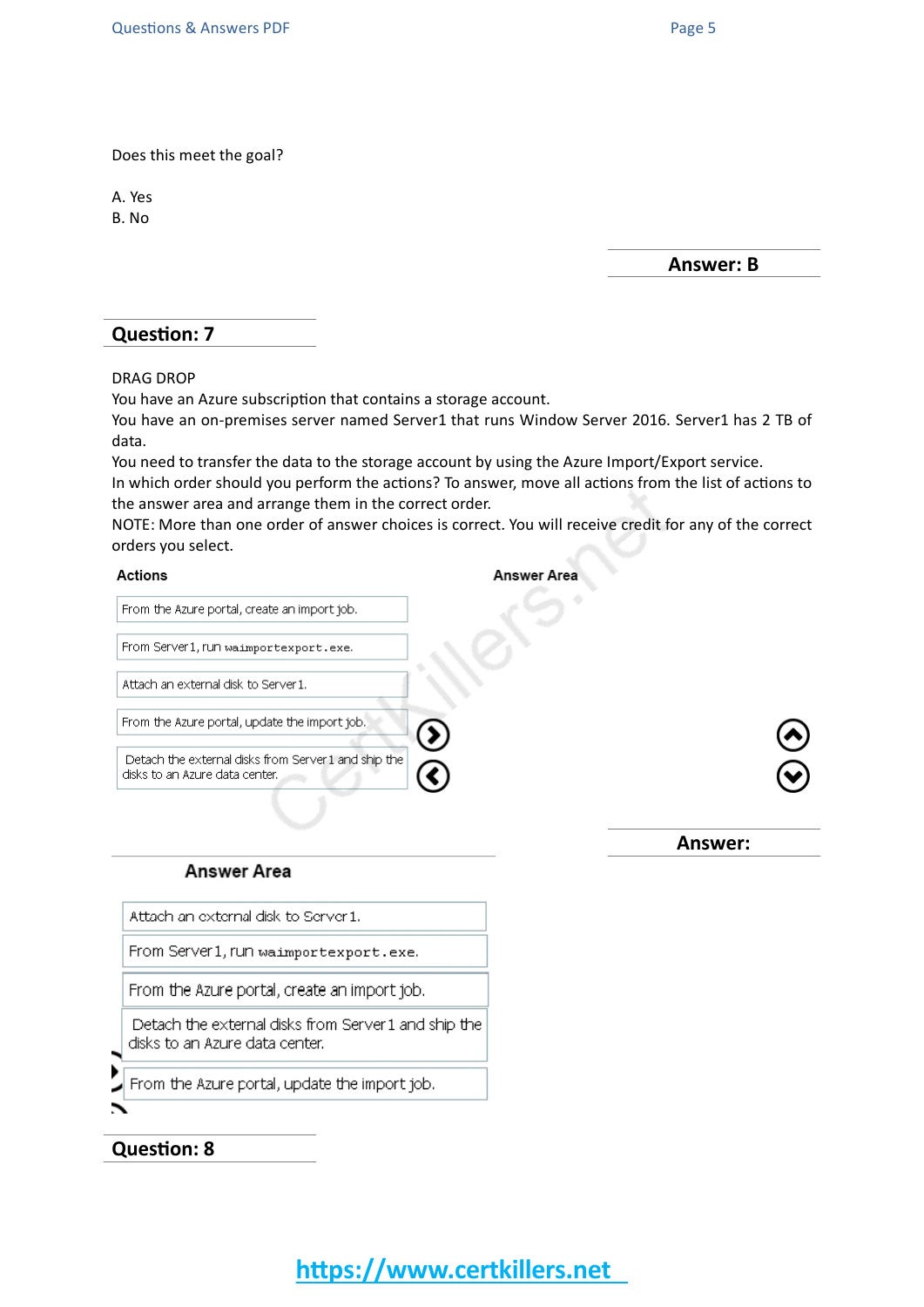#### HOTSPOT

You have an Azure subscription named Subscription1.

In Subscription1, you create an Azure file share named share1.

You create a shared access signature (SAS) named SAS1 as shown in the following exhibit.

| Allowed services <sup>O</sup>                    |                                    |
|--------------------------------------------------|------------------------------------|
| Blob V File<br>Queue<br>Table                    |                                    |
| Allowed resource types <sup>O</sup>              |                                    |
| Service Container / Object                       |                                    |
| Allowed permissions @                            |                                    |
| Read V Write<br>Delete $\sqrt{\phantom{a}}$ List | Add<br>Create<br>Update<br>Process |
| Start and expiry date/time $\bullet$             |                                    |
| Start                                            |                                    |
| 圃<br>2018-09-01                                  | 2:00:00 PM                         |
| End                                              |                                    |
| 田<br>2018-09-14                                  | 2:00:00 PM                         |
| $(UTC + 02.00)$ - Current Timezone --            |                                    |
| Allowed IP addresses <sup>®</sup>                |                                    |
| 193.77.134.10-193.77.134.50                      |                                    |
| Allowed protocols <sup>O</sup>                   |                                    |
| HTTPS and HTTP<br>HTTPS only                     |                                    |
| Signing key <sup>0</sup>                         |                                    |
|                                                  |                                    |
| key1<br>v                                        |                                    |

To answer, select the appropriate options in the answer area. NOTE: Each correct selection is worth one point.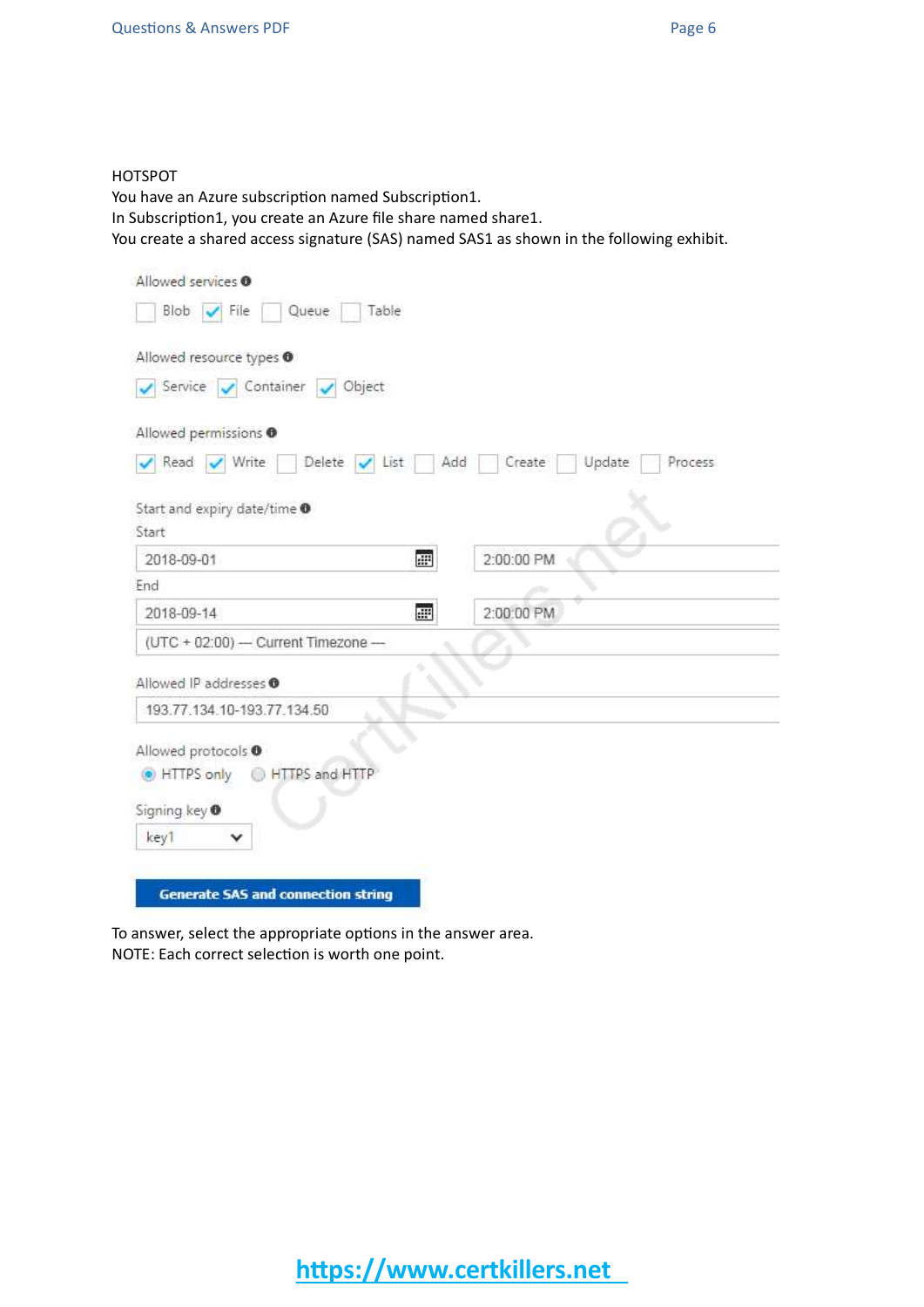#### **Answer Area**

If on September 2, 2018, you run Microsoft Azure Storage Explorer on a computer that has an IP address of 193.77.134.1, and you use SAS1 to connect to the storage account, you [answer choice].

If on September 10, 2018, you run the net use command on a computer that has an IP address of 193.77.134.50, and you use SAS1 as the password to connect to share1, you [answer choice].

| will be prompted for credentials       |  |
|----------------------------------------|--|
| will have no access                    |  |
| will have read, write, and list access |  |
| will have read-only access             |  |
|                                        |  |
|                                        |  |
| will be prompted for credentials       |  |
| will have no access                    |  |
| will have read, write, and list access |  |
| will have read-only access             |  |

l —

**Answer:**

| will be prompted for credentials       |
|----------------------------------------|
| will have no access                    |
| will have read, write, and list access |
| will have read-only access             |
|                                        |
|                                        |
| will be prompted for credentials       |
| will have no access                    |
| will have read, write, and list access |

If on September 2, 2018, you run Microsoft Azure Storage Explorer on a computer that has an IP address of 193.77.134.1, and you use SAS1 to connect to the storage account, you [answer choice].

> If on September 10, 2018, you run the net use command on a computer that has an IP address of 193.77.134.50, and you use SAS1 as the password to connect to share1, you [answer choice].

Explanation:

Box 1: Will be prompted for credentials

Azure Storage Explorer is a standalone app that enables you to easily work with Azure Storage data on Windows, macOS, and Linux. It is used for connecting to and managing your Azure storage accounts.

Box 2: Will have read, write, and list access

The net use command is used to connect to file shares.

References:

[https://docs.microsoft.com/en-us/azure/storage/common/storage-dotnet-shared-access-signature](https://docs.microsoft.com/en-us/azure/storage/common/storage-dotnet-shared-access-signature-part-1)[part-1](https://docs.microsoft.com/en-us/azure/storage/common/storage-dotnet-shared-access-signature-part-1)

[https://docs.microsoft.com/en-us/azure/vs-azure-tools-storage-manage-with-storage](https://docs.microsoft.com/en-us/azure/vs-azure-tools-storage-manage-with-storage-explorer?tabs=windows)[explorer?tabs=windows](https://docs.microsoft.com/en-us/azure/vs-azure-tools-storage-manage-with-storage-explorer?tabs=windows)

#### **Question: 9**

You have the Azure virtual machines shown in the following table.

| <b>Name</b>     | <b>Azure region</b> |  |  |
|-----------------|---------------------|--|--|
| VM1             | West Europe         |  |  |
| VM <sub>2</sub> | West Europe         |  |  |
| VM3             | North Europe        |  |  |
| VM4             | North Europe        |  |  |

You have a Recovery Services vault that protects VM1 and VM2.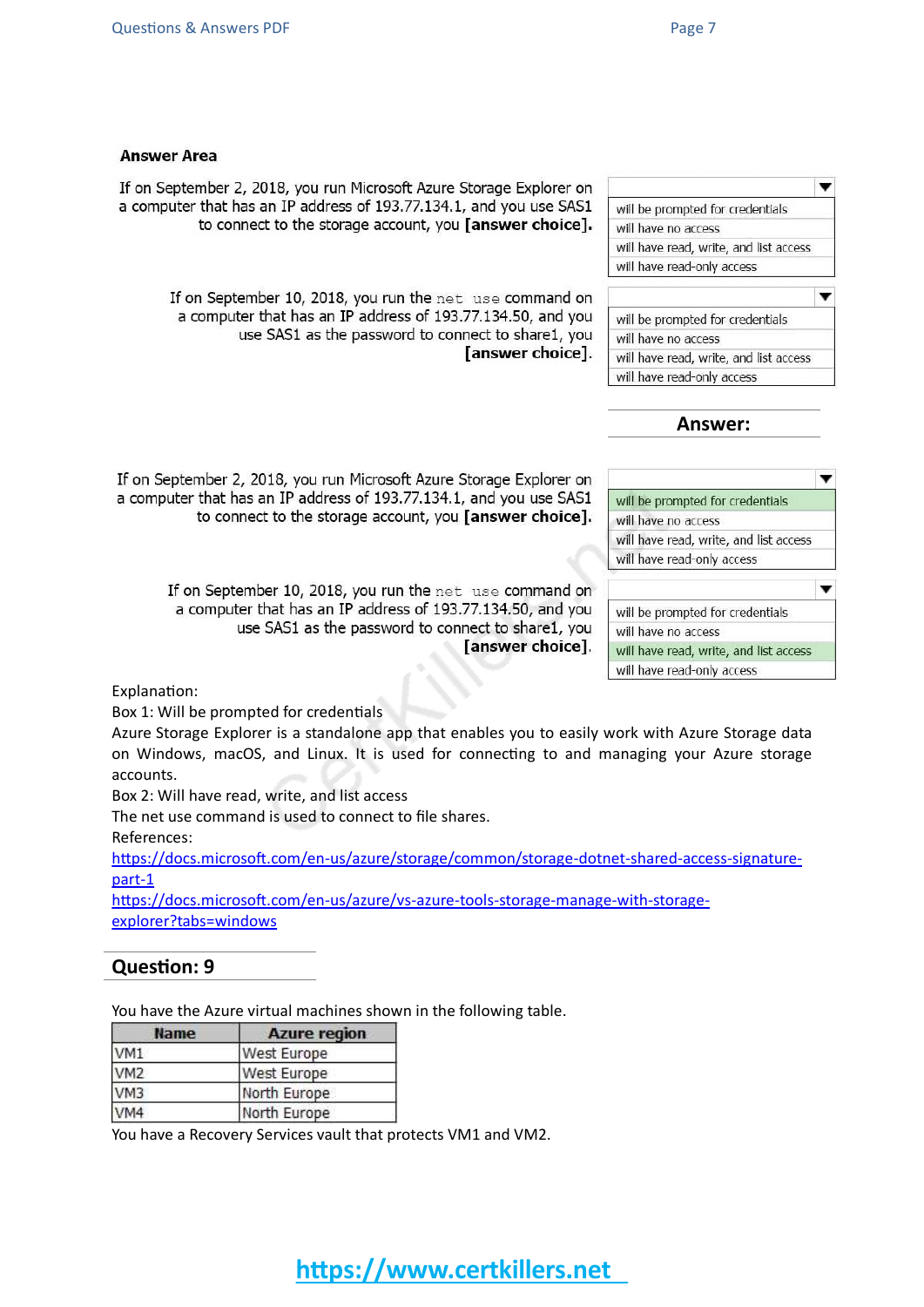You need to protect VM3 and VM4 by using Recovery Services. What should you do first?

- A. Configure the extensions for VM3 and VM4.
- B. Create a new Recovery Services vault.
- C. Create a storage account.
- D. Create a new backup policy.

**Answer: B**

Explanation:

A Recovery Services vault is a storage entity in Azure that houses data. The data is typically copies of data, or configuration information for virtual machines (VMs), workloads, servers, or workstations. You can use Recovery Services vaults to hold backup data for various Azure services References:

<https://docs.microsoft.com/en-us/azure/site-recovery/azure-to-azure-tutorial-enable-replication>

#### **Question: 10**

You have an Azure subscription that contains the resources in the following table.

| <b>Name</b> |                       |
|-------------|-----------------------|
| RG1         | Resource group        |
| Store1      | Azure Storage account |
| Sync1       | Azure File Sync       |

Store1 contains a file share named Dat

a. Data contains 5,000 files.

You need to synchronize the files in Data to an on-premises server named Server1.

Which three actions should you perform? Each correct answer presents part of the solution.

NOTE: Each correct selection is worth one point.

A. Download an automation script.

B. Create a container instance.

C. Create a sync group.

D. Register Server1.

E. Install the Azure File Sync agent on Server1.

**Answer: CDE**

Explanation:

Step 1 (E): Install the Azure File Sync agent on Server1

The Azure File Sync agent is a downloadable package that enables Windows Server to be synced with an Azure file share

Step 2 (D): Register Server1.

Register Windows Server with Storage Sync Service

Registering your Windows Server with a Storage Sync Service establishes a trust relationship between your server (or cluster) and the Storage Sync Service.

Step 3 (C): Create a sync group and a cloud endpoint.

A sync group defines the sync topology for a set of files. Endpoints within a sync group are kept in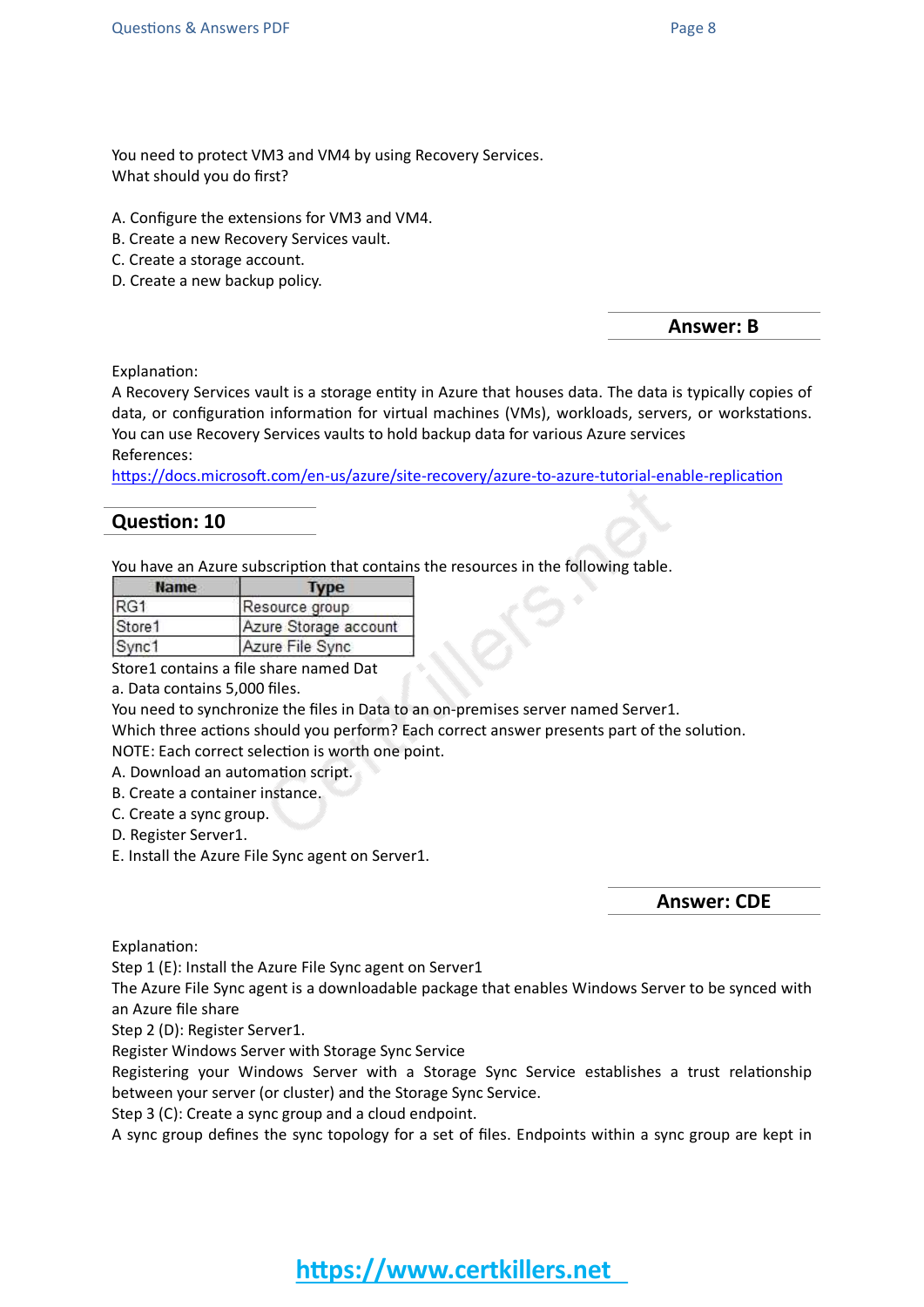sync with each other. A sync group must contain one cloud endpoint, which represents an Azure file share and one or more server endpoints. A server endpoint represents a path on registered server. References:

<https://docs.microsoft.com/en-us/azure/storage/files/storage-sync-files-deployment-guide>

#### **Question: 11**

#### HOTSPOT

You plan to create an Azure Storage account in the Azure region of East US 2.

You need to create a storage account that meets the following requirements:

Replicates synchronously

Remains available if a single data center in the region fails

How should you configure the storage account? To answer, select the appropriate options in the answer area.

NOTE: Each correct selection is worth one point.

| <b>Answer Area</b> |                                            |  |
|--------------------|--------------------------------------------|--|
| Replication:       |                                            |  |
|                    | Geo-redundant storage (GRS)                |  |
|                    | Locally-redundant storage (LRS)            |  |
|                    | Read-access geo-redundant storage (RA GRS) |  |
|                    | Zone-redundant storage (ZRS)               |  |
| Account kind:      |                                            |  |
|                    | <b>Blob storage</b>                        |  |
|                    | Storage (general purpose v1)               |  |
|                    | StorageV2 (general purpose v2)             |  |

**Answer:**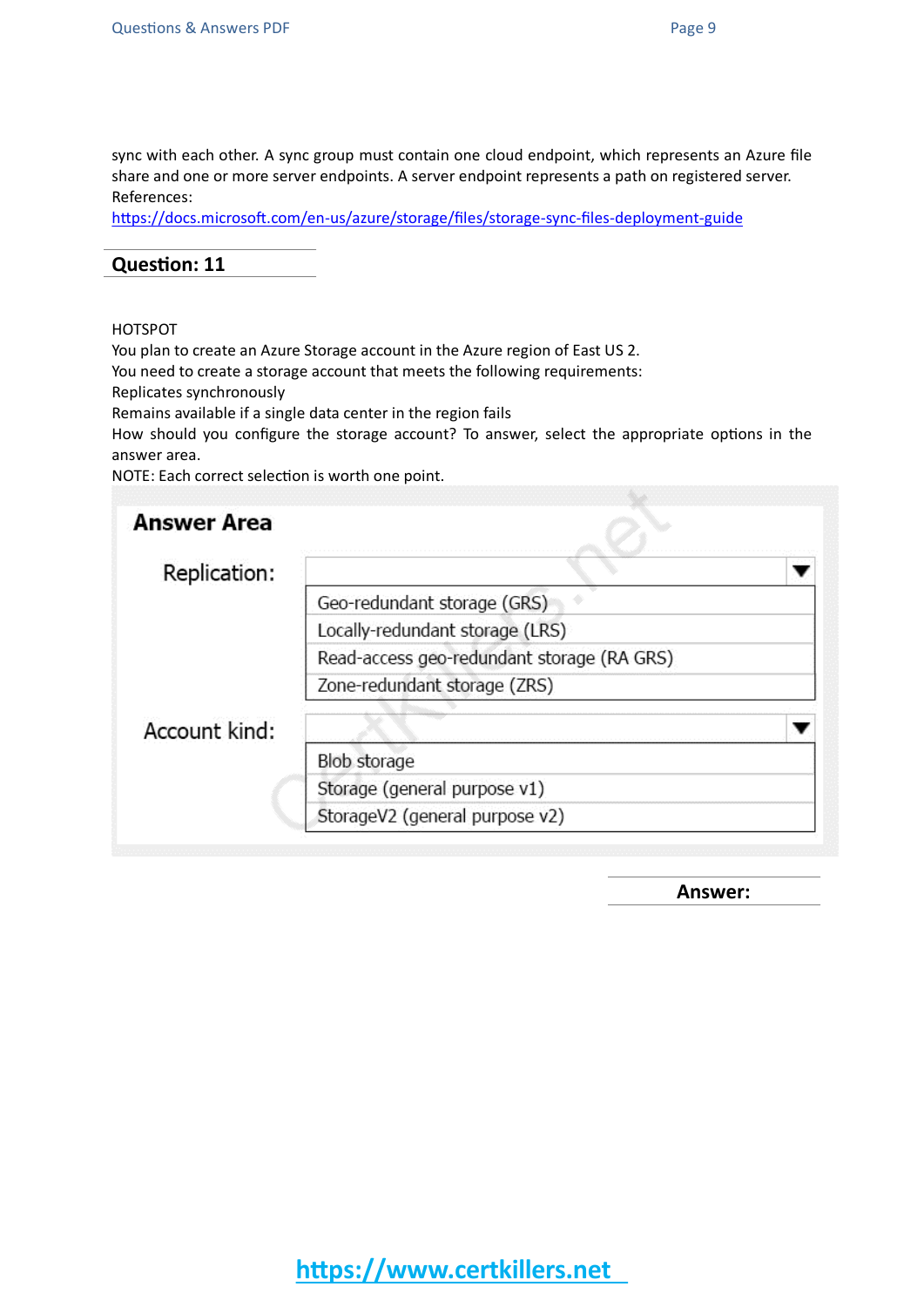w

▼

### Replication:

Geo-redundant storage (GRS)

Locally-redundant storage (LRS)

Read-access geo-redundant storage (RA GRS)

Zone-redundant storage (ZRS)

## Account kind:

Blob storage

Storage (general purpose v1)

StorageV2 (general purpose v2)

Explanation:

Box 1: Zone-redundant storage (ZRS)

Zone-redundant storage (ZRS) replicates your data synchronously across three storage clusters in a single region.

LRS would not remain available if a data center in the region fails

GRS and RA GRS use asynchronous replication.

Box 2: StorageV2 (general purpose V2)

ZRS only support GPv2.

References:

<https://docs.microsoft.com/en-us/azure/storage/common/storage-redundancy> <https://docs.microsoft.com/en-us/azure/storage/common/storage-redundancy-zrs>

#### **Question: 12**

You plan to use the Azure Import/Export service to copy files to a storage account.

Which two files should you create before you prepare the drives for the import job? Each correct answer presents part of the solution.

NOTE: Each correct selection is worth one point.

A. an XML manifest file

- B. a driveset CSV file
- C. a dataset CSV file
- D. a PowerShell PS1 file
- E. a JSON configuration file

**Answer: BC**

Explanation:

B: Modify the driveset.csv file in the root folder where the tool resides.

C: Modify the dataset.csv file in the root folder where the tool resides. Depending on whether you want to import a file or folder or both, add entries in the dataset.csv file References:

**https://www.certkillers.net**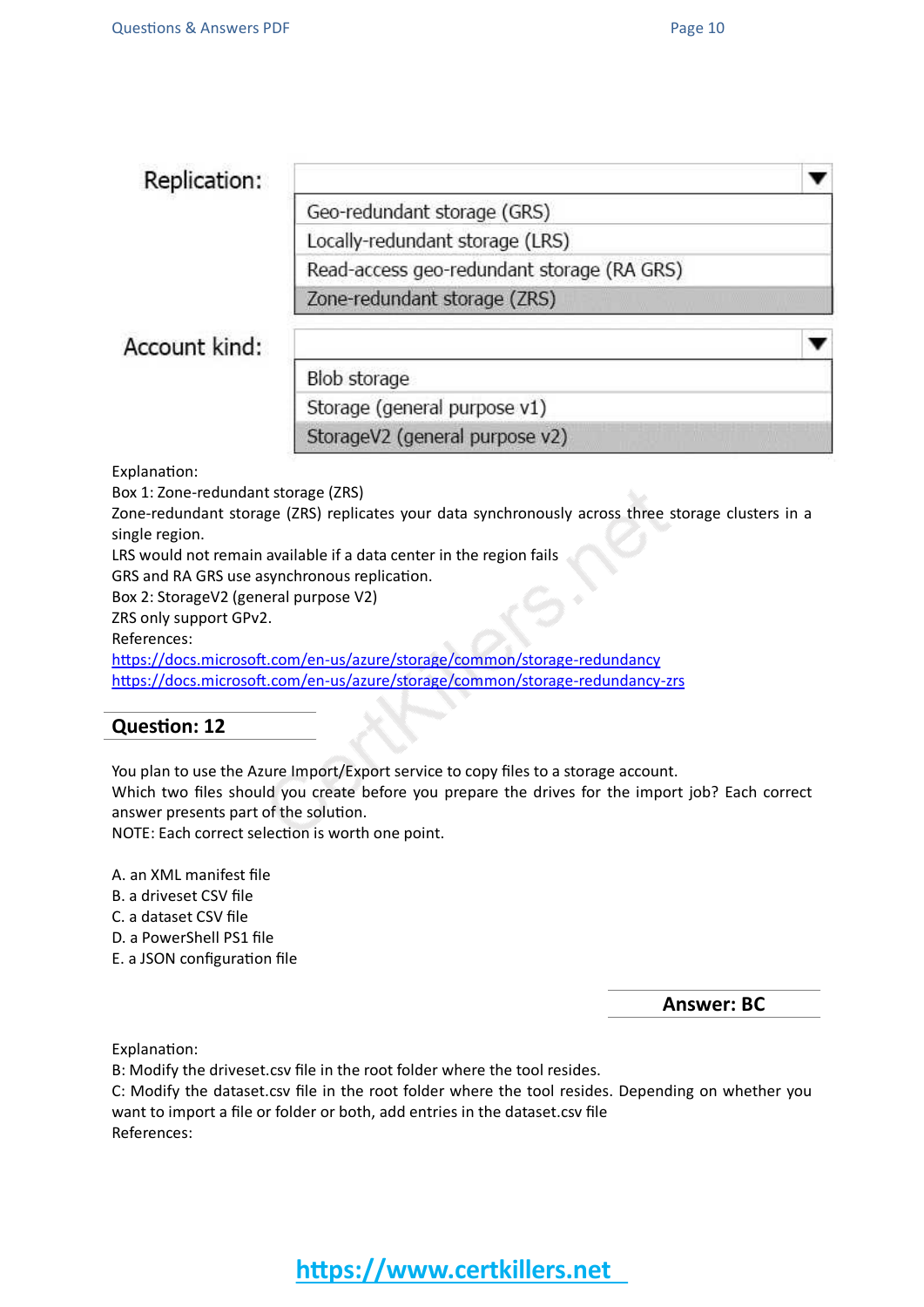<https://docs.microsoft.com/en-us/azure/storage/common/storage-import-export-data-to-files>

#### **Question: 13**

You have a Recovery Service vault that you use to test backups. The test backups contain two protected virtual machines.

You need to delete the Recovery Services vault.

What should you do first?

- A. From the Recovery Service vault, stop the backup of each backup item.
- B. From the Recovery Service vault, delete the backup data.
- C. Modify the disaster recovery properties of each virtual machine.
- D. Modify the locks of each virtual machine.

**Answer: A**

Explanation:

You can't delete a Recovery Services vault if it is registered to a server and holds backup data. If you try to delete a vault, but can't, the vault is still configured to receive backup data.

Remove vault dependencies and delete vault

In the vault dashboard menu, scroll down to the Protected Items section, and click Backup Items. In this menu, you can stop and delete Azure File Servers, SQL Servers in Azure VM, and Azure virtual machines.

| Recovery Services wault        |                               |                          |
|--------------------------------|-------------------------------|--------------------------|
| Seizh (Ctrl+/)<br>$\ll$        | <b>U</b> Refresh              |                          |
| PROTECTED ITEMS                | <b>BACKUP MANAGEMENT TYPE</b> | <b>BACKUP ITEM COUNT</b> |
| <b>Backup</b> items            | Azure Storage (Azure Files)   |                          |
| Replicated items               | Azure Backup Server           |                          |
| <b>MANAGE</b>                  | SQL in Azure VM               |                          |
| Site Recovery Infrastructure   | Azure Backup Agent            |                          |
| Backup Infrastructure          | Azure Virtual Machine         |                          |
| Recovery Plans (Site Recovery) | <b>DPM</b>                    | ũ                        |

References:

<https://docs.microsoft.com/en-us/azure/backup/backup-azure-delete-vault>

#### **Question: 14**

#### DRAG DROP

You have an Azure subscription named Subscription1.

You create an Azure Storage account named contosostorage, and then you create a file share named data.

Which UNC path should you include in a script that references files from the data file share? To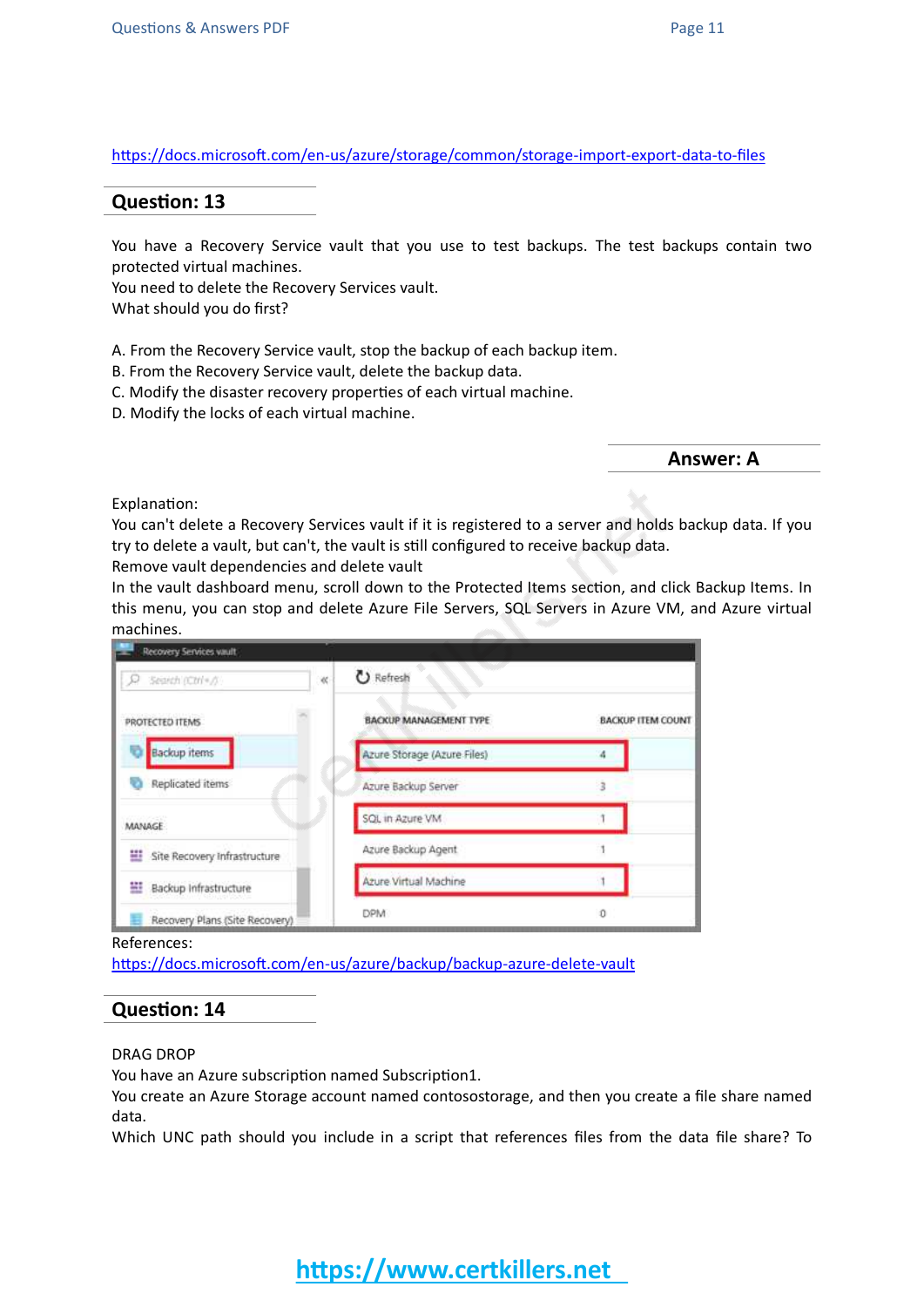answer, drag the appropriate values to the correct targets. Each value may be used once, more than once, or not at all. You may need to drag the split bar between panes or scroll to view content. NOTE: Each correct selection is worth one point.

| Values                                       | <b>Answer Area</b> |                |                       |               |
|----------------------------------------------|--------------------|----------------|-----------------------|---------------|
| blob                                         | $\eta$             | Value          | Value                 | Value         |
| blob.core.windows.net                        |                    |                |                       |               |
| contosostorage                               |                    |                |                       |               |
| data                                         |                    |                |                       |               |
| file                                         |                    |                |                       |               |
| file.core.windows.net                        |                    |                |                       |               |
| portal.azure.com                             |                    |                |                       |               |
| subscription1                                |                    |                |                       |               |
|                                              |                    |                |                       | <b>Answer</b> |
|                                              |                    |                |                       |               |
| Values                                       | <b>Answer Area</b> |                |                       |               |
| blob                                         | $\mathcal{N}$      | contosostorage | file.core.windows.net | data          |
| blob.core.windows.net                        |                    |                |                       |               |
|                                              |                    |                |                       |               |
|                                              |                    |                |                       |               |
| file                                         |                    |                |                       |               |
|                                              |                    |                |                       |               |
|                                              |                    |                |                       |               |
| portal.azure.com                             |                    |                |                       |               |
| subscription1                                |                    |                |                       |               |
| Explanation:                                 |                    |                |                       |               |
| Box 1: contosostorage<br>The name of account |                    |                |                       |               |
| Box 2: file.core.windows.net                 |                    |                |                       |               |
| Box 3: data                                  |                    |                |                       |               |
| The name of the file share is data.          |                    |                |                       |               |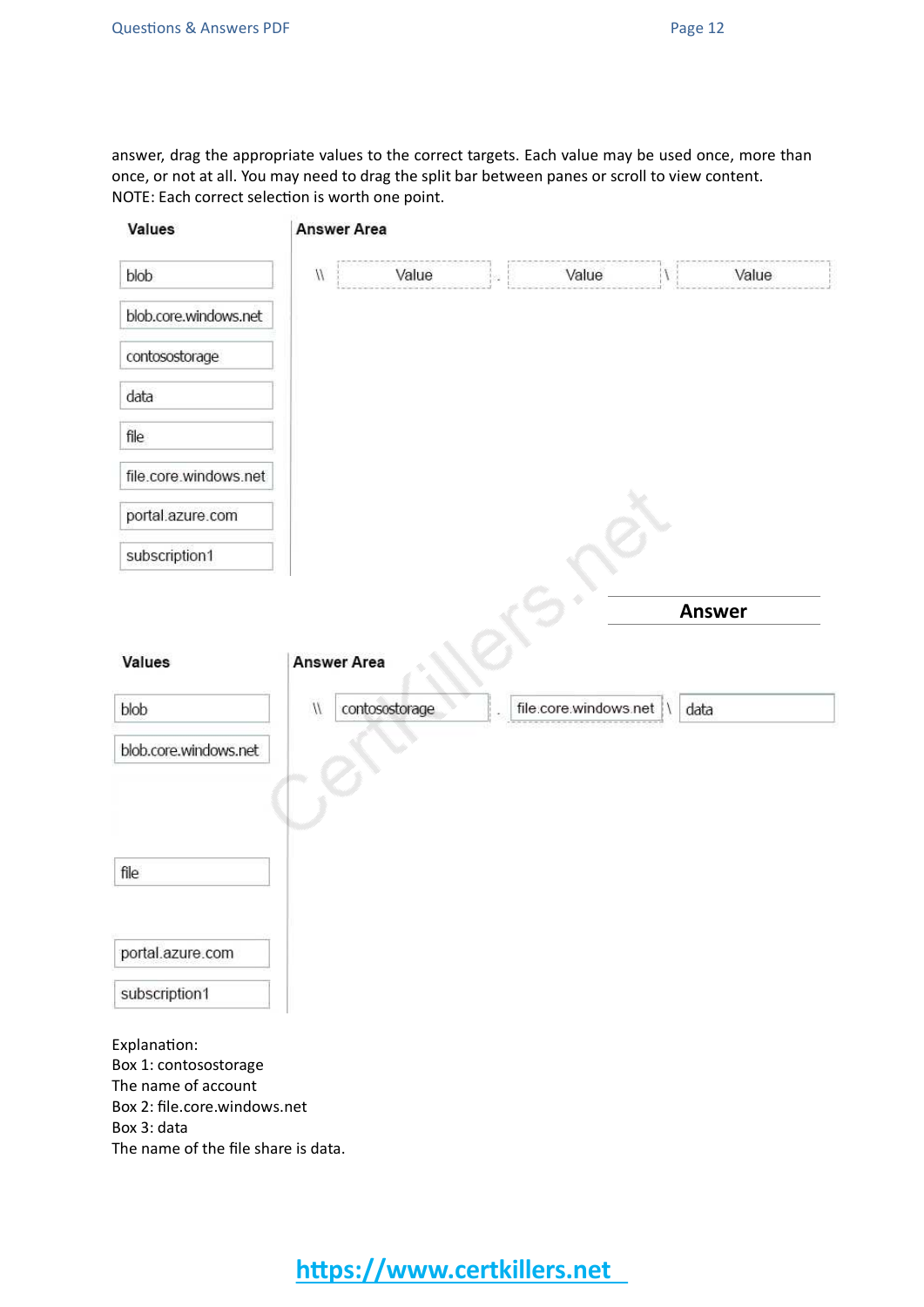

<https://docs.microsoft.com/en-us/azure/storage/files/storage-how-to-use-files-windows>

#### **Question: 15**

#### HOTSPOT

You have an Azure Storage accounts as shown in the following exhibit. Storage accounts 

|                |                   | Subscriptions: All 2 selected - Don't see a subscription? Switch directories |                                     |                 |                 |                               |                 |                |              |
|----------------|-------------------|------------------------------------------------------------------------------|-------------------------------------|-----------------|-----------------|-------------------------------|-----------------|----------------|--------------|
| Filter by name | All subscriptions | $\check{ }$                                                                  | All resource groups<br>$\checkmark$ | All types       | $\check{ }$     | All locations<br>$\checkmark$ | No grouping     |                | $\checkmark$ |
| 3 items        |                   |                                                                              |                                     |                 |                 |                               |                 |                |              |
| NAME           |                   | <b>TYPE</b>                                                                  | <b>KIND</b>                         | <b>RESOURCE</b> | <b>LOCATION</b> | SUBSCRIPTI                    | <b>ACCESS T</b> | REPLICAT       |              |
|                | storageaccount1   | Storage account                                                              | Storage                             | ContosoRG1      | EastUS          | Subscription 1                | ×               | Read-access ge |              |
|                | storageaccount2   | Storage account                                                              | StorageV2                           | ContosoRG1      | CentralUS       | Subscription 1                | Host            | Geo-redundant  |              |
|                | storageaccount3   | Storage account                                                              | BlobStorage                         | ContosoRG1      | <b>EastUS</b>   | Subscription 1                | Host            | Locally-redund |              |

Use the drop-down menus to select the answer choice that completes each statement based on the information presented in the graphic.

NOTE: Each correct selection is worth one point.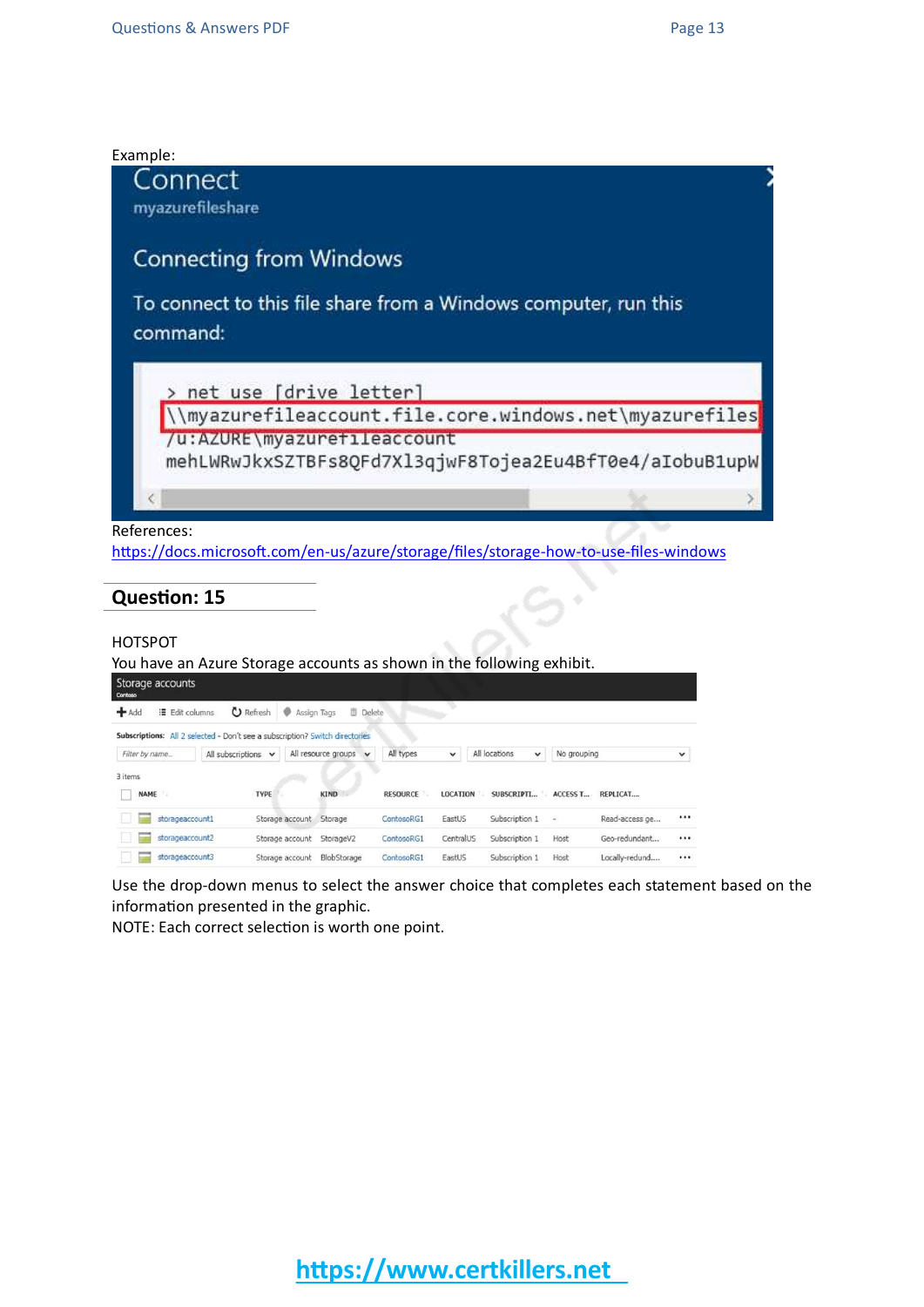#### **Answer Area**

You can use [answer choice] for Azure Table Storage.



You can use [answer choice] for Azure Blob storage.

| storageaccount3 only                     |  |
|------------------------------------------|--|
| storageaccount2 and storageaccount3 only |  |
| storageaccount1 and storageaccount3 only |  |
| all the storage accounts                 |  |

#### **Answer:**

| You can use [ <b>answer choice</b> ] for Azure Table Storage. |                                          |  |  |  |
|---------------------------------------------------------------|------------------------------------------|--|--|--|
|                                                               | storageaccount1 only                     |  |  |  |
|                                                               | storageaccount2 only                     |  |  |  |
|                                                               | storageaccount3 only                     |  |  |  |
|                                                               | storageaccount1 and storageaccount2 only |  |  |  |
|                                                               | storageaccount2 and storageaccount3 only |  |  |  |
| You can use [answer choice] for Azure Blob storage.           |                                          |  |  |  |
|                                                               | storageaccount3 only                     |  |  |  |
|                                                               | storageaccount2 and storageaccount3 only |  |  |  |
|                                                               | storageaccount1 and storageaccount3 only |  |  |  |
|                                                               | all the storage accounts                 |  |  |  |

Explanation:

Box 1: storageaccount1 and storageaccount2 only

Box 2: All the storage accounts

Note: The three different storage account options are: General-purpose v2 (GPv2) accounts, Generalpurpose v1 (GPv1) accounts, and Blob storage accounts.

General-purpose v2 (GPv2) accounts are storage accounts that support all of the latest features for blobs, files, queues, and tables.

Blob storage accounts support all the same block blob features as GPv2, but are limited to supporting only block blobs.

General-purpose v1 (GPv1) accounts provide access to all Azure Storage services, but may not have the latest features or the lowest per gigabyte pricing.

References:

<https://docs.microsoft.com/en-us/azure/storage/common/storage-account-options>

#### **Question: 16**

You have an Azure subscription that contains 100 virtual machines. You regularly create and delete virtual machines. You need to identify unused disks that can be deleted. What should you do?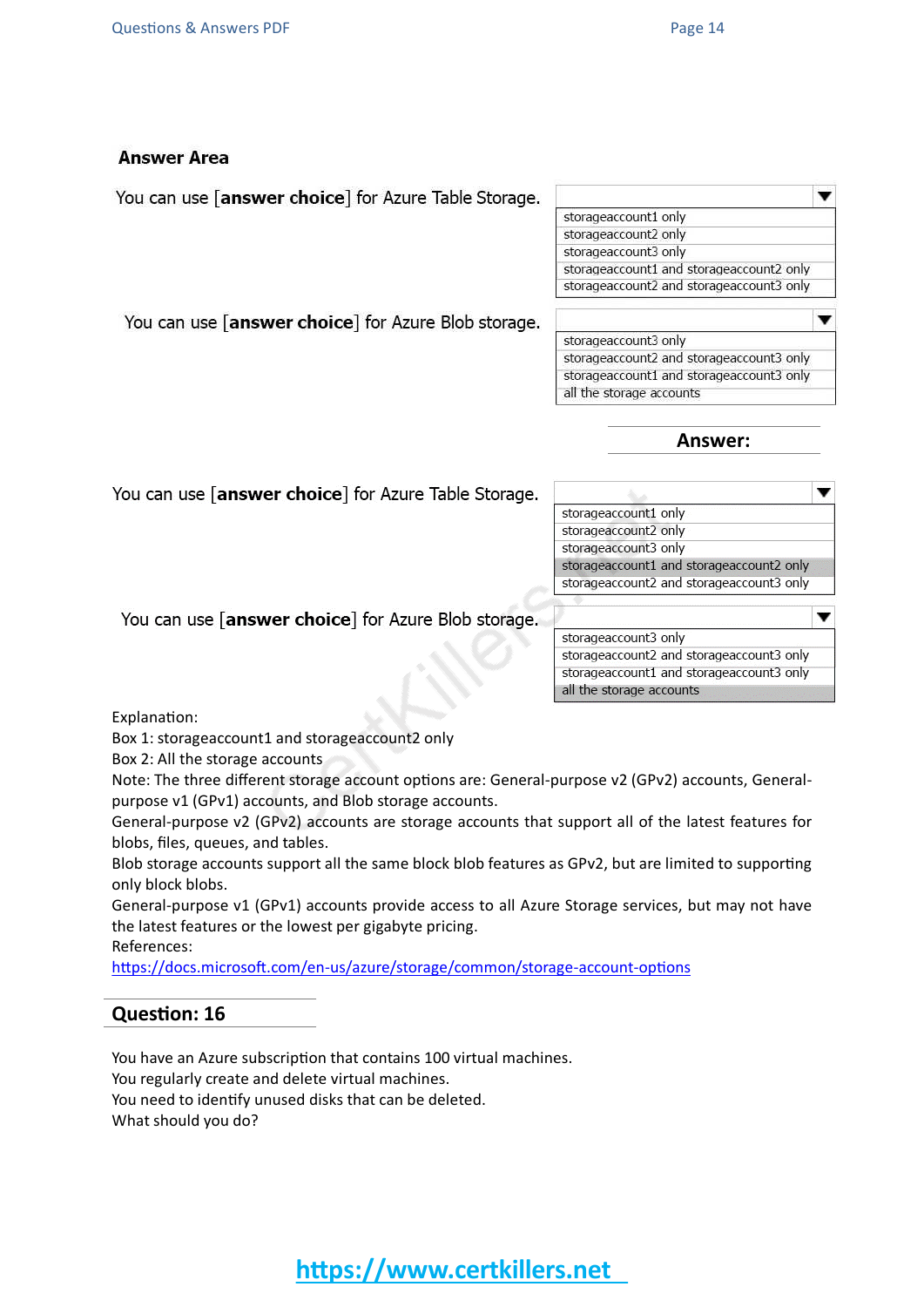- A. From Microsoft Azure Storage Explorer, view the Account Management properties.
- B. From the Azure portal, configure the Advisor recommendations.
- C. From Cloudyn, open the Optimizer tab and create a report.
- D. From Cloudyn, create a Cost Management report.

**Answer: C**

Explanation:

The Unattached Disks report lists storage that is not attached to any active VM. To open the report, click in the Optimizer tab. Select Inefficiencies and the click Unattached Disks. Rreferences:

[https://social.msdn.microsoft.com/Forums/en-US/0e4b3c28-a7f3-416b-84b7-3753f534e1b9/faq](https://social.msdn.microsoft.com/Forums/en-US/0e4b3c28-a7f3-416b-84b7-3753f534e1b9/faq-how-to-save-money-with-cloudyn-8211-10-steps?forum=Cloudyn)[how-to-save-money-with-cloudyn-8211-10-steps?forum=Cloudyn](https://social.msdn.microsoft.com/Forums/en-US/0e4b3c28-a7f3-416b-84b7-3753f534e1b9/faq-how-to-save-money-with-cloudyn-8211-10-steps?forum=Cloudyn) <https://docs.microsoft.com/en-us/azure/cost-management/overview>

#### **Question: 17**

You have an Azure subscription named Subscription1. You deploy a Linux virtual machine named VM1 to Subscription1. You need to monitor the metrics and the logs of VM1. What should you use?

A. LAD 3.0

- B. Azure Analysis Services
- C. the AzurePerformanceDiagnostics extension
- D. Azure HDInsight

**Answer: C**

Explanation:

You can use extensions to configure diagnostics on your VMs to collect additional metric data. The basic host metrics are available, but to see more granular and VM-specific metrics, you need to install the Azure diagnostics extension on the VM. The Azure diagnostics extension allows additional monitoring and diagnostics data to be retrieved from the VM. References:

[https://docs.microsoft.com/enHYPERLINK](https://docs.microsoft.com/en-us/azure/virtual-machines/linux/tutorial-monitoring) ["https://docs.microsoft.com/en-us/azure/virtual](https://docs.microsoft.com/en-us/azure/virtual-machines/linux/tutorial-monitoring)[machines/linux/tutorial-monitoring"-us/azure/virtual-machines/linuHYPERLINK](https://docs.microsoft.com/en-us/azure/virtual-machines/linux/tutorial-monitoring) ["https://docs.microsoft.com/en-us/azure/virtual-machines/linux/tutorial-monitoring"x/tutorial](https://docs.microsoft.com/en-us/azure/virtual-machines/linux/tutorial-monitoring)[monitoring](https://docs.microsoft.com/en-us/azure/virtual-machines/linux/tutorial-monitoring)

#### **Question: 18**

#### HOTSPOT

You have an Azure subscription named Subscription1.

You plan to deploy an Ubuntu Server virtual machine named VM1 to Subscription1.

You need to perform a custom deployment of the virtual machine. A specific trusted root certification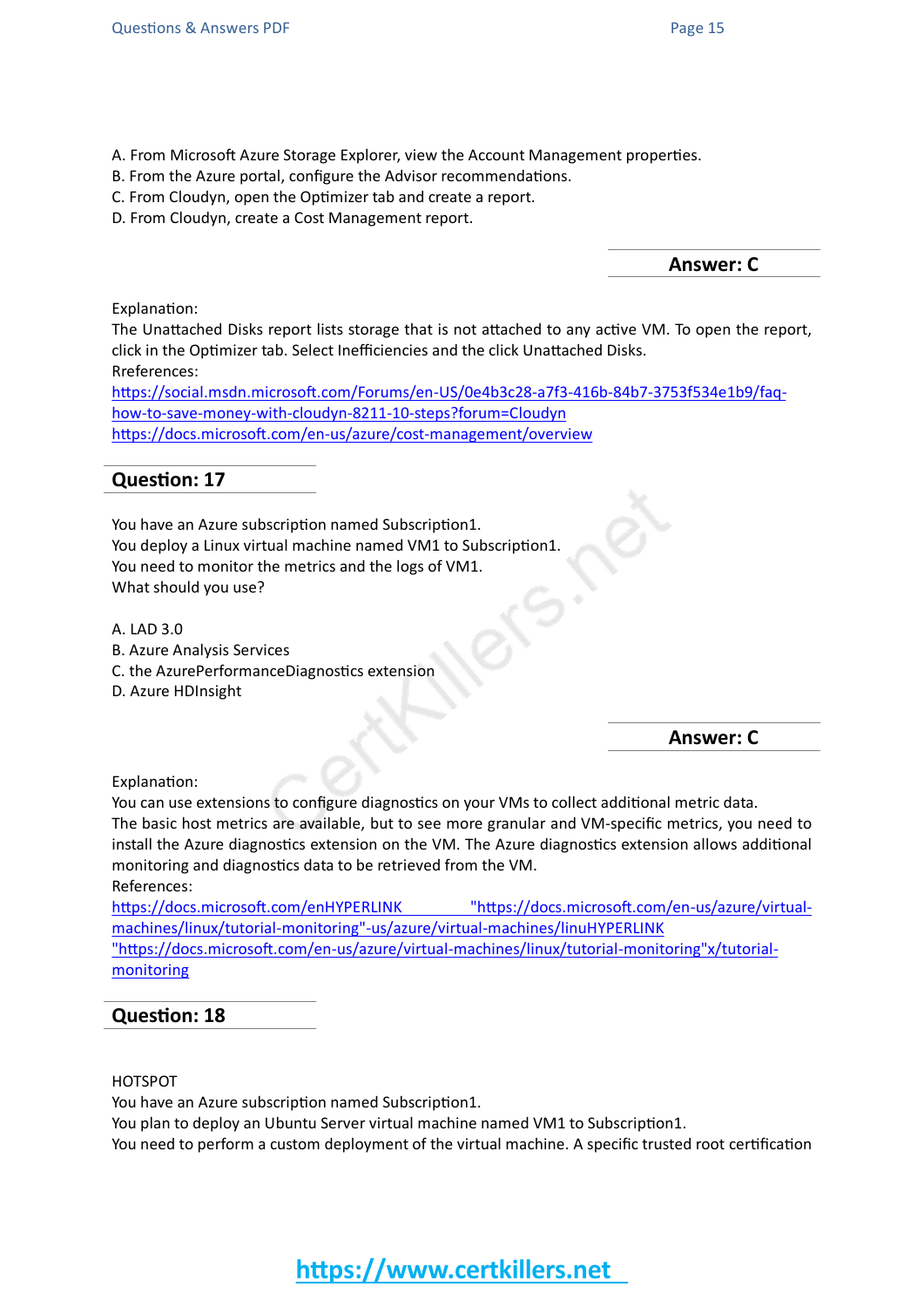authority (CA) must be added during the deployment.

What should you do? To answer, select the appropriate options in the answer area. NOTE: Each correct selection is worth one point.

#### **Answer Area**

File to create:

| Answer.ini        |  |
|-------------------|--|
| Autounattend.conf |  |
| Cloud-init.txt    |  |
| Unattend.xml      |  |

Tool to use to deploy the virtual machine:

The az vm create command

The Azure portal

The New-AzureRmVM cmdlet

**Answer:**

v

**Answer Area** 

File to create:

Answer.ini Autounattend.conf Cloud-init.txt **Unattend xml** v

Tool to use to deploy the virtual machine:

The az vm create command The Azure portal

The New-AzureRmVM cmdlet

Explanation:

Box 1: Unattend.xml

In preparation to deploy shielded VMs, you may need to create an operating system specialization answer file. On Windows, this is commonly known as the "unattend.xml" file. The New-ShieldingDataAnswerFile Windows PowerShell function helps you do this. Starting with Windows Server version 1709, you can run certain Linux guest OSes in shielded VMs. If you are using the System Center Virtual Machine Manager Linux agent to specialize those VMs, the New-ShieldingDataAnswerFile cmdlet can create compatible answer files for it.

Box 2: The Azure Portal

You can use the Azure portal to deploy a Linux virtual machine (VM) in Azure that runs Ubuntu. References:

<https://docs.microsoft.com/en-us/azure/virtual-machines/linux/quick-create-portal>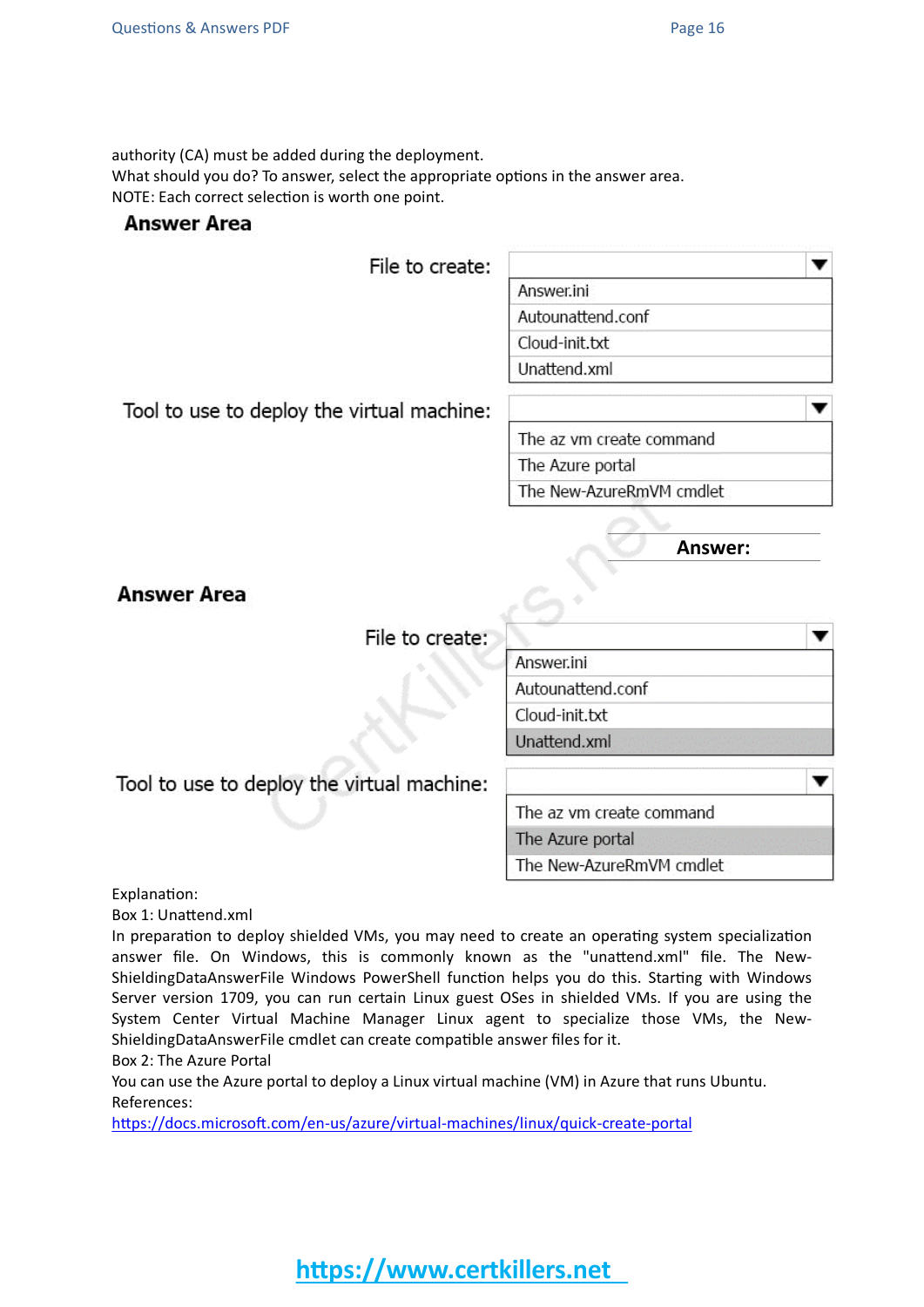**Add inbound** 

**Add outbound** 

#### **Question: 19**

You have an Azure subscription named Subscription1. Subscription1 contains a virtual machine named VM1.

You have a computer named Computer1 that runs Windows 10. Computer1 is connected to the Internet.

You add a network interface named Interface1 to VM1 as shown in the exhibit (Click the Exhibit button.)

Network Interface: interface1 **Effective security rules** Topology  $\theta$ Virtual network/subnet: VMRD-vnet/default Public IP: IP2 Private IP: 10.0.0.6 Accelerated networking: Disabled

#### INBOUND PORT RULES 0

Network security group VM1-nsg (attached to network interface: Interface1) Impacts 0 subnets, 2 network interfaces

| <b>PRIORITY</b> | <b>NAME</b>       | <b>PORT</b> | <b>PROTOCOL</b> | <b>SOURCE</b> | <b>DESTINA</b> | <b>ACTION</b>                 |
|-----------------|-------------------|-------------|-----------------|---------------|----------------|-------------------------------|
| 1000            | default-allow-    | 3389        | TCP             | Any           | Any            | <b>Allow</b><br>$\cdots$      |
| 65000           | Allow/vhetInBound | Any         | Any             | VirtualN.     | VirtualN       | ల<br>Allow<br>$\cdot$ $\cdot$ |
| 65001           | AllowAzureLoadB   | Anv         | Any             | AzureLo       | Anv            | <b>Allow</b><br>$\cdots$      |
| 65500           | AllowAllInBound   | Any         | Any             | Any           | Any            | Deny<br>Ø<br>$\cdots$         |

#### **OUTBOUND PORT RULES 0**

Network security group VM1-nsg (attached to network interface: Interface1)

Impacts 0 subnets, 2 network interfaces

| <b>PRIORITY</b> | <b>NAME</b>      | PORT | <b>PROTOCOL</b> | <b>SOURCE</b> | <b>DESTINA</b> | <b>ACTION</b>               |
|-----------------|------------------|------|-----------------|---------------|----------------|-----------------------------|
| 65000           | AllowVnetOutBo   | Anv  | Any             | VirtualN      | VirtualN       | $\bullet$ Allow<br>$\cdots$ |
| 65001           | AllowInternetOut | Anv  | Any.            | Any           | Internet       | <b>C</b> Allow<br>$\cdots$  |
| 65500           | DenyAllOutBound  | Anv  | Anv             | Any           | Anv            | <b>3</b> Deny<br>$\cdots$   |

From Computer1, you attempt to connect to VM1 by using Remote Desktop, but the connection fails. You need to establish a Remote Desktop connection to VM1. What should you do first?

- A. Start VM1.
- B. Attach a network interface.
- C. Delete the DenyAllOutBound outbound port rule.
- D. Delete the DenyAllInBound inbound port rule.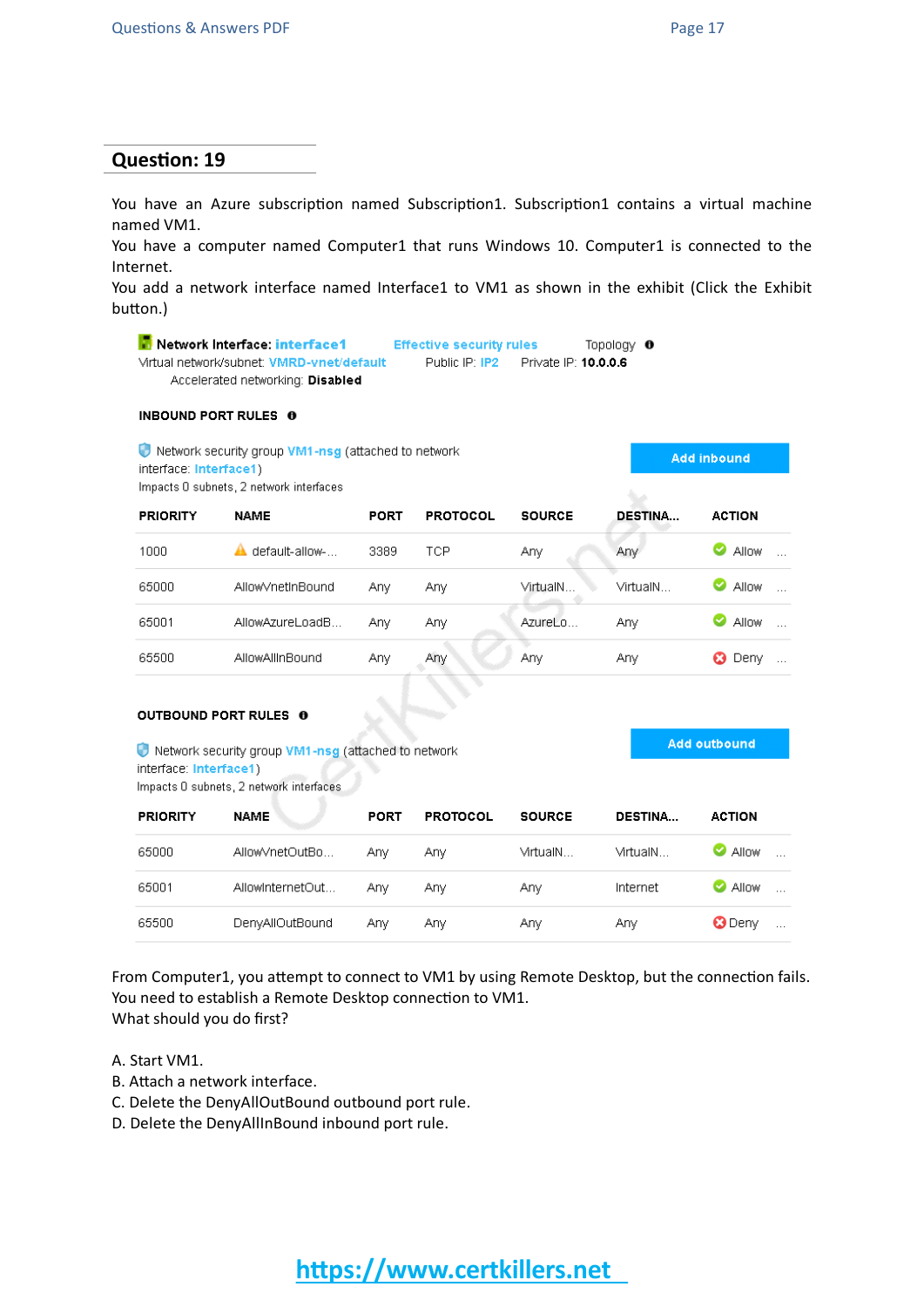**Answer: A**

Explanation:

Incorrect Answers,

B: The network interface has already been added to VM.

C: The Outbound rules are fine.

D: The inbound rules are fine. Port 3389 is used for Remote Desktop.

Note: Rules are processed in priority order, with lower numbers processed before higher numbers, because lower numbers have higher priority. Once traffic matches a rule, processing stops. As a result, any rules that exist with lower priorities (higher numbers) that have the same attributes as rules with higher priorities are not processed.

References:

<https://docs.microsoft.com/en-us/azure/virtual-network/security-overview>

#### **Question: 20**

You plan to automate the deployment of a virtual machine scale set that uses the Windows Server 2016 Datacenter image.

You need to ensure that when the scale set virtual machines are provisioned, they have web server components installed.

Which two actions should you perform? Each correct answer presents part of the solution.

NOTE Each correct selection is worth one point.

A. Modify the extensionProfile section of the Azure Resource Manager template.

- B. Create a new virtual machine scale set in the Azure portal.
- C. Create an Azure policy.
- D. Create an automation account.
- E. Upload a configuration script.

**Answer: AB**

Explanation:

Virtual Machine Scale Sets can be used with the Azure Desired State Configuration (DSC) extension handler. Virtual machine scale sets provide a way to deploy and manage large numbers of virtual machines, and can elastically scale in and out in response to load. DSC is used to configure the VMs as they come online so they are running the production software. References:

<https://docs.microsoft.com/en-us/azure/virtual-machine-scale-sets/virtual-machine-scale-sets-dsc>